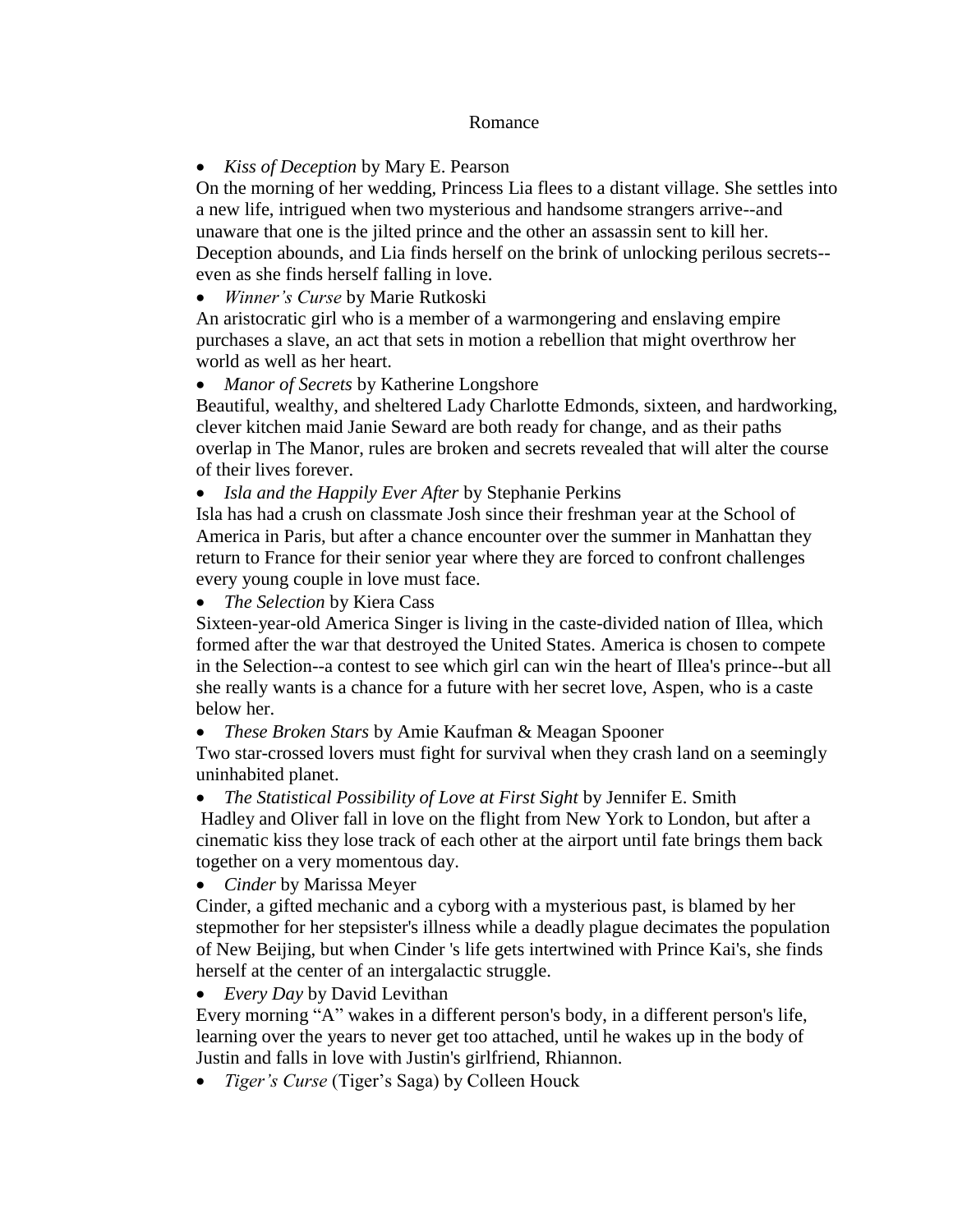Seventeen-year-old Oregon teenager Kelsey forms a bond with a circus tiger who is actually one of two brothers, Indian princes Ren and Kishan, who were cursed to live as tigers for eternity, and she travels with him to India where the tiger's curse may be broken once and for all.

*Jane* by April Linder

In this contemporary retelling of "Jane Eyre," an orphaned nanny becomes entranced with her magnetic and brooding employer, a rock star with a torturous secret from his past.

*The Luxe* by Anna Godbersen (Titles in Series: *Rumors, Envy, Splendor*)

In Manhattan in 1899, five teens of different social classes lead dangerously scandalous lives, despite the strict rules of society and the best-laid plans of parents and others.

*Beauty* by Robin McKinley

Beauty grows to love the Beast at whose castle she is compelled to stay and through her love releases him from the spell which had turned him from a handsome prince into an ugly beast.

*Beastly* by Alex Flinn

A modern retelling of "Beauty and the Beast" from the point of view of the Beast, a vain Manhattan private school student who is turned into a monster and must find true love before he can return to his human form.

*Spindle's End* by Robin McKinley

The infant princess Briar Rose is cursed on her name day by Pernicia, an evil fairy, and then whisked away by a young fairy to be raised in a remote part of a magical country, unaware of her real identity and hidden from Pernicia's vengeful powers.

*Enthusiasm* by Polly Shulman

Julie and Ashleigh, high school sophomores and Jane Austen fans, seem to fall for the same Mr. Darcy--like boy and struggle to hide their true feelings from one another while rehearsing for a school musical.

*Juliet Club* by Suzanne Harper

When high school junior Kate wins an essay contest that sends her to Verona, Italy, to study Shakespeare's "Romeo and Juliet" over the summer, she meets both American and Italian students and learns not just about Shakespeare, but also about star-crossed lovers--and herself.

*Song of the Sparrow* by Lisa Ann Sandell

In fifth-century Britain, nine years after the destruction of their home on the island of Shalott brings her to live with her father and brothers in the military encampments of Arthur's army, seventeen-year-old Elaine describes her changing perceptions of war and the people around her as she becomes increasingly involved in the bitter struggle against the invading Saxons.

*Rebecca* by Daphne du Maurier

For months after her death, the memory of Rebecca de Winter continues to dominate everyone at her former home, Manderley, one of the most famous English country houses.

*The Romance of Tristan and Iseult* by Joseph Bedier

Retells the Celtic legend of the love between the warrior Tristan and Iseult, the wife of King Marc of Cornwall.